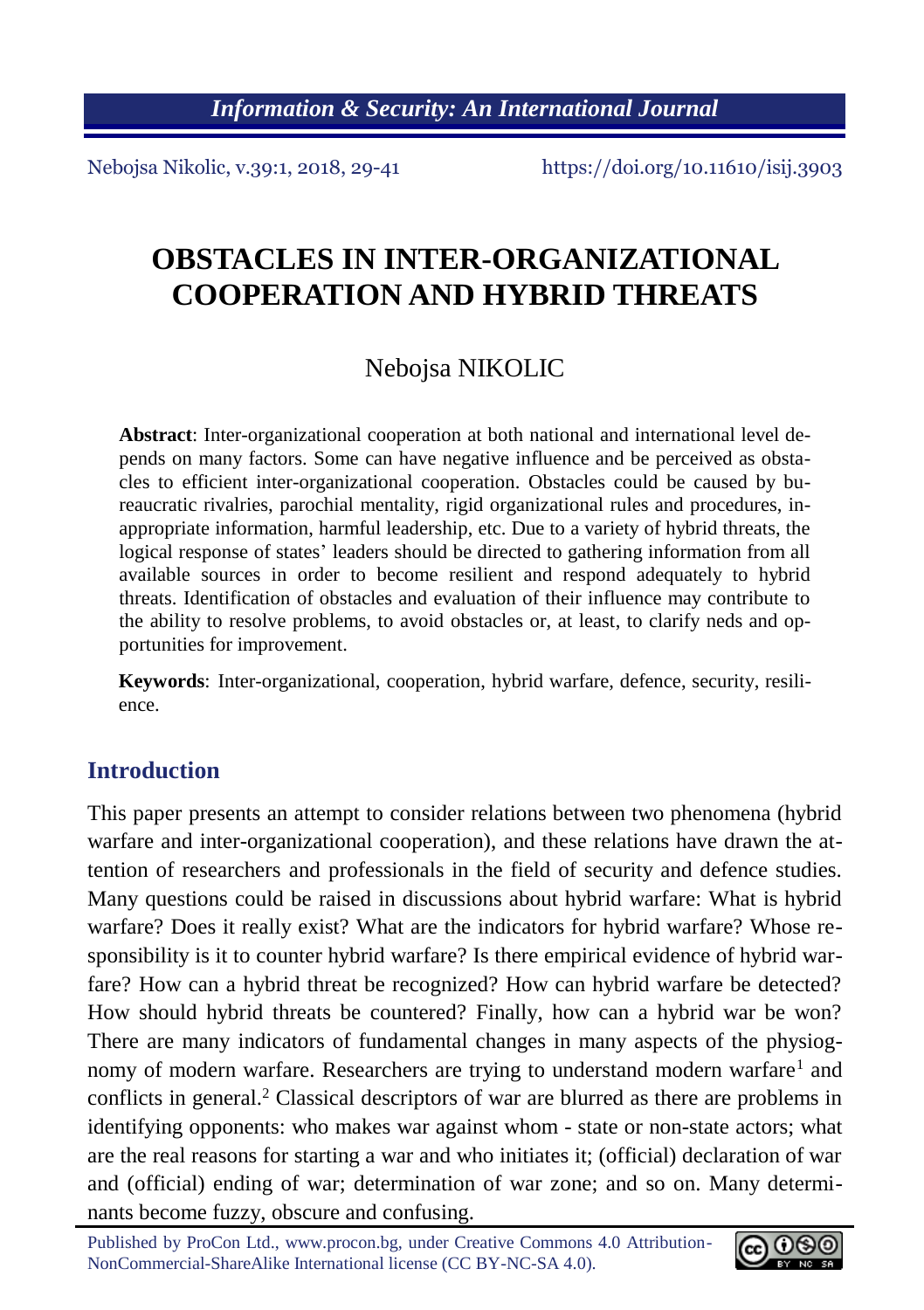To understand "hybrid warfare," it is useful to rely on a classical definition of war in general. Connections between politics and warfare are well known and well expressed in a statement by Carl von Clausewitz: "War is the continuation of politics by other means." In that sense, war and peace could be considered a continuum. Efforts to understand modern conflicts have generated a new term: hybrid warfare.<sup>3</sup> While the term itself is good enough as a singular label for a huge set of different kinds of activities and issues, including armed conflicts, it is questionable if the expression "declare hybrid warfare," actually refers to a new kind of warfare. Arguably, the concept of peace-war continuum leads to a discussion about another term: "hybrid peacefare," which has been generated on a similar logic. Actually, it could be justified because, as we will see in this study, hybrid warfare in its broader perception contains activities that may be observed during a period of peace comprising many other domains (politics, economy, energy, transportation, legislation, culture, education, media, sport, etc.).

On the other hand, the organizational structure of a traditional state still follows traditional schemes of division of labour, organizational forms and hierarchies, activities and relations. However, modern security threats have demonstrated much greater development dynamics and generated new forms of appearance. In the contemporary globalized world of networked and mutually dependent states, there are many levers of power (not only political, but economic, social, financial, media related, etc.) which could be applied in order to achieve goals of such importance and kind for which in the past states had to wage wars to get similar results. International and intranational conflicts in modern times have become extremely complex and fuzzy because all kind of boundaries have been crossed.

So, what is the connection between the two concepts introduced in this study: on the one hand, inter-organizational cooperation, and on the other, hybrid warfare? In short, hybrid threats generate new and greater demands from states. A single organization, ministry, department or agency which faces hybrid warfare challenges usually recognizes a shortage of resources, knowledge or mandate to successfully respond to them. Because of that, single organizations should address each other to share burden, to disseminate information and knowledge, and to synergize efforts so that they could successfully counter hybrid threats.

The sections are dedicated to the following: a short presentation of the hybrid warfare genesis and the need for inter-organizational cooperation; evaluation of the power and limitations of inter-organizational cooperation as a tool for countering hybrid threats, realized through SWOT analysis; and the last section will point out the obstacles to a successful and efficient inter-organizational cooperation.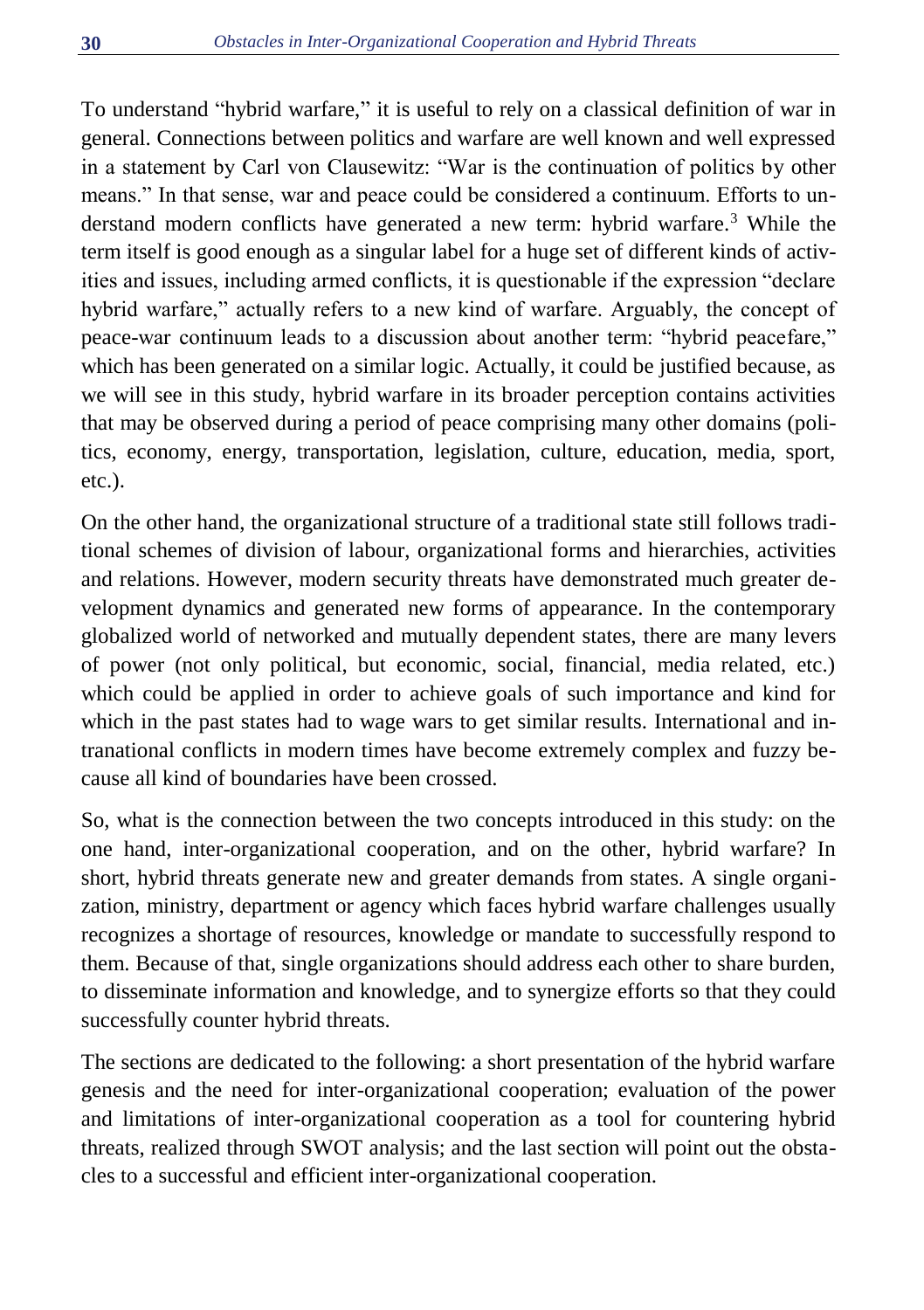## **Diversity of Hybrid Warfare**

Physiognomy of contemporary conflicts has a dynamic character with growing trend of expanding forms. The term *hybrid warfare* is relatively a new one. It has evolved from attempts to understand and mark the specific nature of contemporary conflicts in a globalized world. It is considered that one of the first public use of the term "hybrid warfare," in the current dominant perception of the term, was performed by a Marine Corps general, General James Mattis, at the Defense Forum, organized by the Naval Institute and Marine Corps Association on September 8, 2005. General Mattis together with Frank Hoffman, a researcher, have developed the main idea of hybrid warfare.<sup>4</sup>

However, there were some earlier<sup>5</sup> references to the terms: "hybrid war," "hybrid force," and "hybrid operations." It was done in a bit narrow context referring to relations among some military services (branches) in the USA military. Namely, hybrid warfare was seen as an intersection zone between special operations and conventional operations. The basic idea in this early work is that the US Marine Corps has always been a hybrid force able (trained, equipped, developed, and managed) to perform both conventional and special operations. This "double capacity" of the US Marine Corps is regarded as the main difference between the US Marine Corps and the other US military services and their special operational units. Another interesting aspect is the perception of continuity of hybrid warfare ("hybrid warfare occurs across a continuum"), 6 containing conventional and unconventional attributes.

At present we can add some other aspects to this continuum, such as:

- time dimension (time border between war and peace is blurred);
- terrain determinants (frontlines become fuzzy, area of operation spreads across communication zones, and the whole theatre of operations may even reach a global level);
- even issues that opponents at war have become dynamic (alliances become variable, as well as action intensities, goals, etc.);
- nature and content of hybrid wars may refer to pure armed conflicts but also to almost all other fields (economy, transportation, trade, financial market, sport events, social events, media, etc.).

Despite its current widespread significance, there is not a single recognizable definition of the term "hybrid warfare." In its essence, as well as by logical deduction, it could be suggested that hybrid warfare is a mixture or blend of something: something traditional (already existing), known, regular and some additional, different or new (irregular) entities, factors and characteristics related to the war.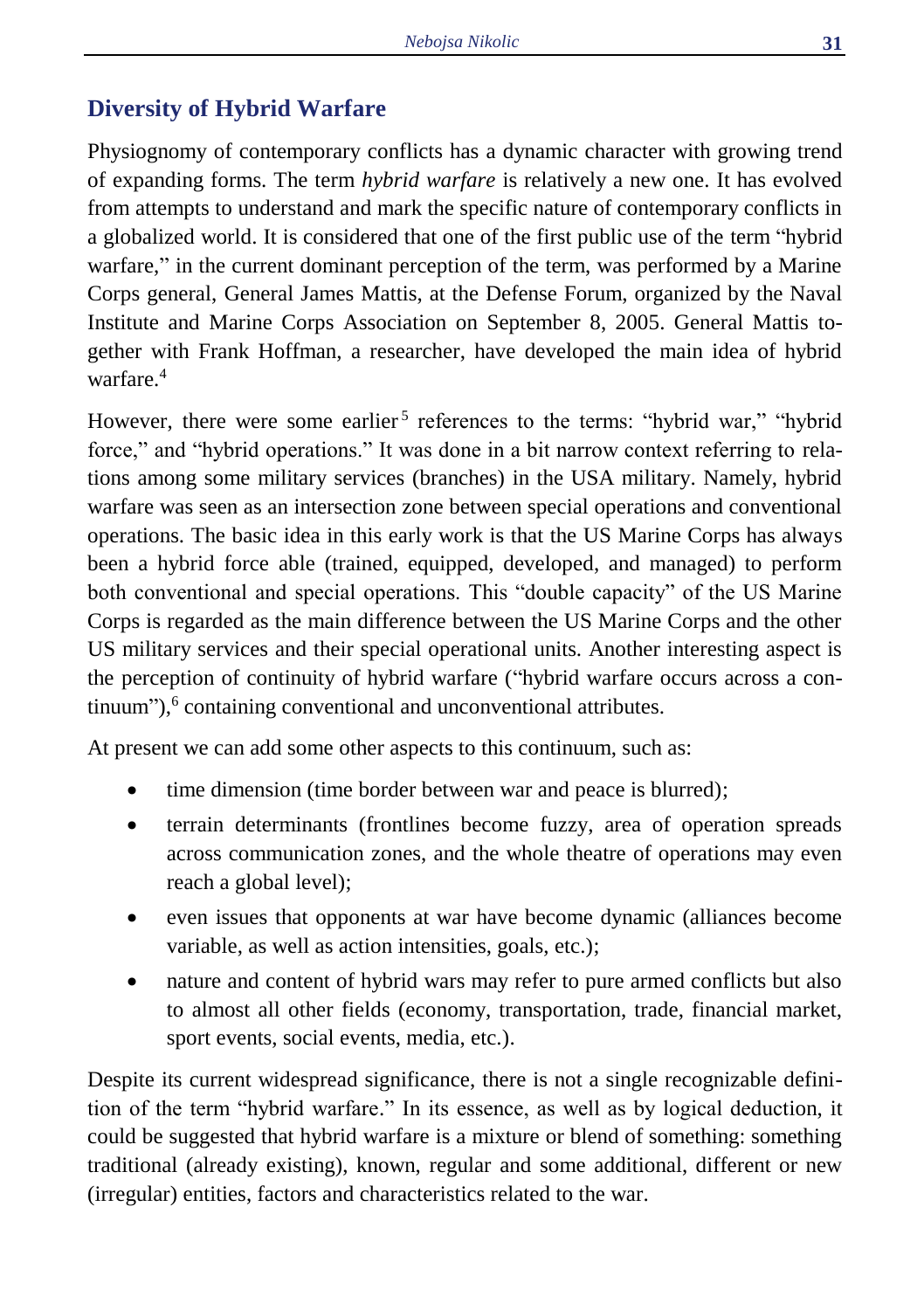One of the definitions of hybrid warfare is as follows: "Hybrid warfare is a conflict executed by either state and/or non-state threats that employs multiple modes of warfare to include conventional capabilities, irregular tactics, and criminal disorder."<sup>7</sup> Hybrid warfare is considered to be an intersection of irregular and conventional warfare, plus a domain containing a full spectrum of criminal activities and a whole set of cyber warfare. In simple words, hybrid warfare contains all possible activities across the whole range of human activities, that are undertaken by an adversary against their opponent in order to achieve certain objectives.

The term *hybrid warfare* became very popular after the Israel-Hesbollah war in 2006. The specific character of this armed conflict and its immediate consequences at the battlefield confirmed that a non-state actor entered the war well prepared and well equipped for applying deadly force against regular armed forces of state actor, including projection of power far from the front line. The following facts<sup>8</sup> are good indicators for the respective level of military power, developed by this non-state actor: it launched a few thousand rockets aiming northern Israel, which resulted in thousands of casualties (killed and wounded) among the civilian population, and evacuation of thousands of people from threatened areas; a broad engagement of medium and longrange anti-tank missiles (which hit 48 out of 400 Israeli tanks); one aircraft and a few helicopters were also lost; and even one warship of Israeli Navy was damaged (corvette "Hanit" was hit at ten nautical miles from coastline near Beirut, by an anti-ship missile). In addition, the ways of conducting battles, coordination of actions, synchronization of fire, defence lines organization, communication procedures and equipment, used by Hezbollah, showed that Israeli Defence Forces (IDF) met adequate adversary at the conventional battlefield. And the surprise was that a non-state actor succeeded in producing a military force which was capable of conducting conventional military actions that are inherent to state actors.

A new wave of popularity of the term *hybrid warfare* came with the crisis development in Ukraine. A number of articles,<sup>9</sup> studies,<sup>10</sup> and books<sup>11</sup> have pointed out that the crisis has been an example of hybrid warfare. It has been of a particular interest in a novel approach, studying the phenomenon of hybrid warfare, according to which the narrow purpose of hybrid warfare has been reduced to a regime change.<sup>12</sup> This upto-date book offers a comprehensive overview of many terms and approaches related to the complex nature of modern warfare and conflicts, while taking under consideration the main or final purpose of different actions (regime change, or change from a current state towards a desired one).

Taking into account all different approaches to hybrid warfare, it could be said that there exist evolutive and revolutive aspects of hybrid warfare. The evolutive aspect takes much more time (and not necessarily more resources) to reach the main goal (regime change, or more precisely: change of regime behaviour; or more generally,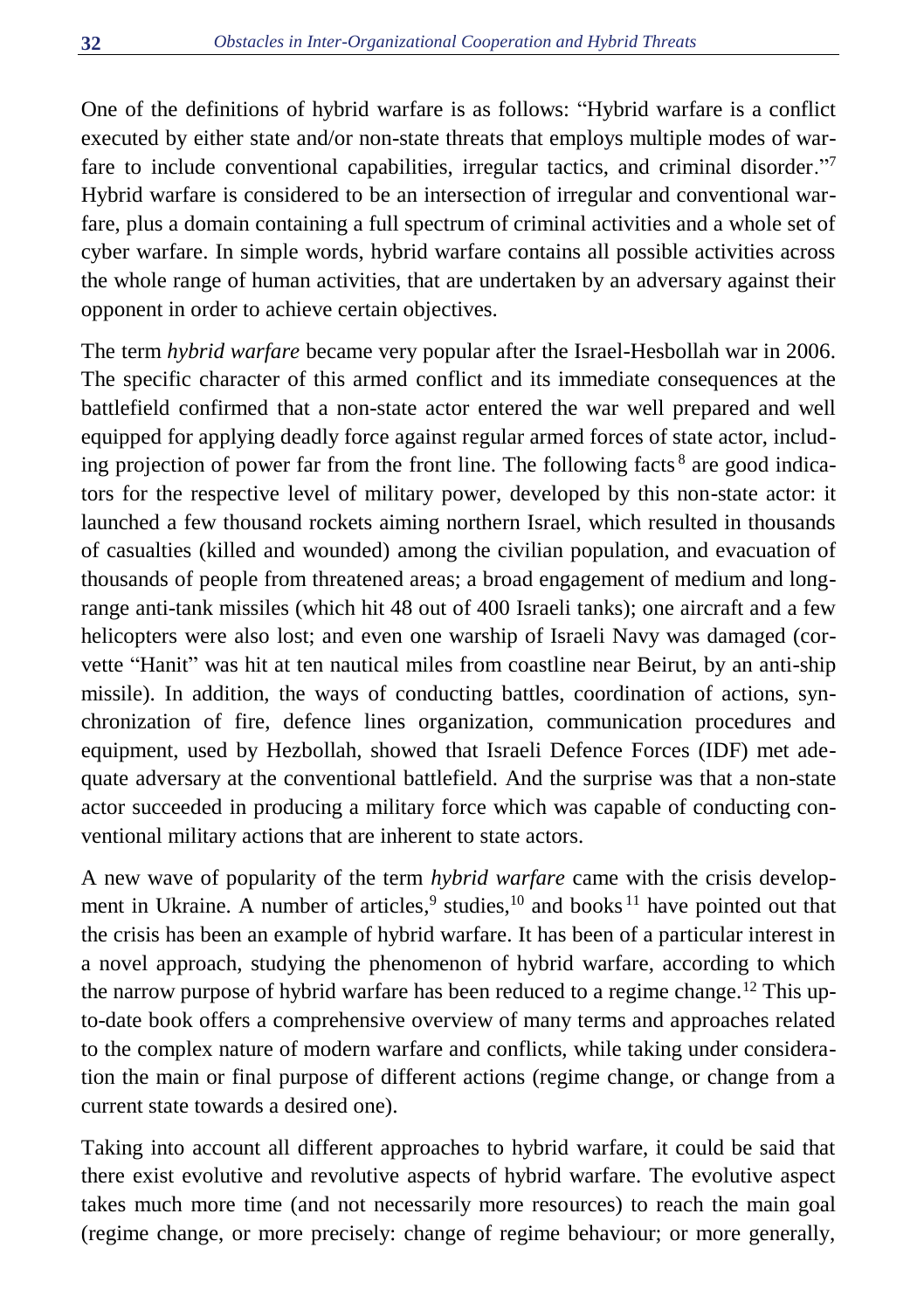and in the spirit of Sun Tzu philosophy, compelling adversaries to do what you want without war). The evolutive aspect is related to: a promotion of desired values, discouraging undesired behaviour, negotiations, guided stimuli, trade-offs, obstructions, sanctions, establishment of desired contracts, norms, people, etc.).

On the other hand, revolutive aspect of hybrid warfare is related to: ultimative demands, instigation of civil disobedience, assassinations, unrest support, sabotage, covert armed actions, military intervention, forced regime change, etc.

Response to hybrid threats is also complex (as the threats are), multiphase, long-run and multi-organizational. Also, it is specific due to circumstances related to a specific case of hybrid warfare. Some authors <sup>13</sup> recognize five response strategies, known as the "Five Ds": De-escalation; Delegitimation; Defence; Denial; and Development.

## **Enhancing Inter-organizational Collaboration**

The inter-organizational cooperation is a method of coping with uncommon tasks and problems, when regular capacities, mandates, resources or knowledge of the considered organizational entity are not sufficient and when developing of own capacities or obtaining own resources is not possible or not efficient at a given time or other conditions. Inter-organizational collaborations appear in different fields of business, industry, education, public services, etc. Inter-organizational collaboration is of particular importance in public sector in its widest aspect. Lack of resources, knowledge, mandates and time generate innovativeness and rational behaviour among influenced security subjects. An almost obvious solution for a public sector top manager, faced with security threat and all kind of "-lackness," is to look around (starting from "sister departments"), and ask for help. Inter-organizational collaboration in defence related issues is recognized in literature containing hybrid warfare context<sup>14</sup> along with the use of different terms like comprehensive government approach, whole-of-government-approach, etc.

Inter-organizational collaboration appears in a state where there is a need for it, when at least one organization is interested in starting communication and relations with other organizations. Organizations join each other voluntarily, on the basis of mutual interest, expecting mutual benefits from that exchange. When levels of necessity for cooperation among these organizations are of the same kind and order, then there are good prospects for reciprocal exchange and symmetrical collaboration followed by good will and stable relations. However, there are cases when asymmetry appears and one side attempts to establish power and control over other organization and its resources. Asymmetry is related to interests but is usually supported by other aspects as well such as size, mandate, hierarchical position, preferences of the higher authority, etc. To the weaker partner, asymmetry usually brings organizational con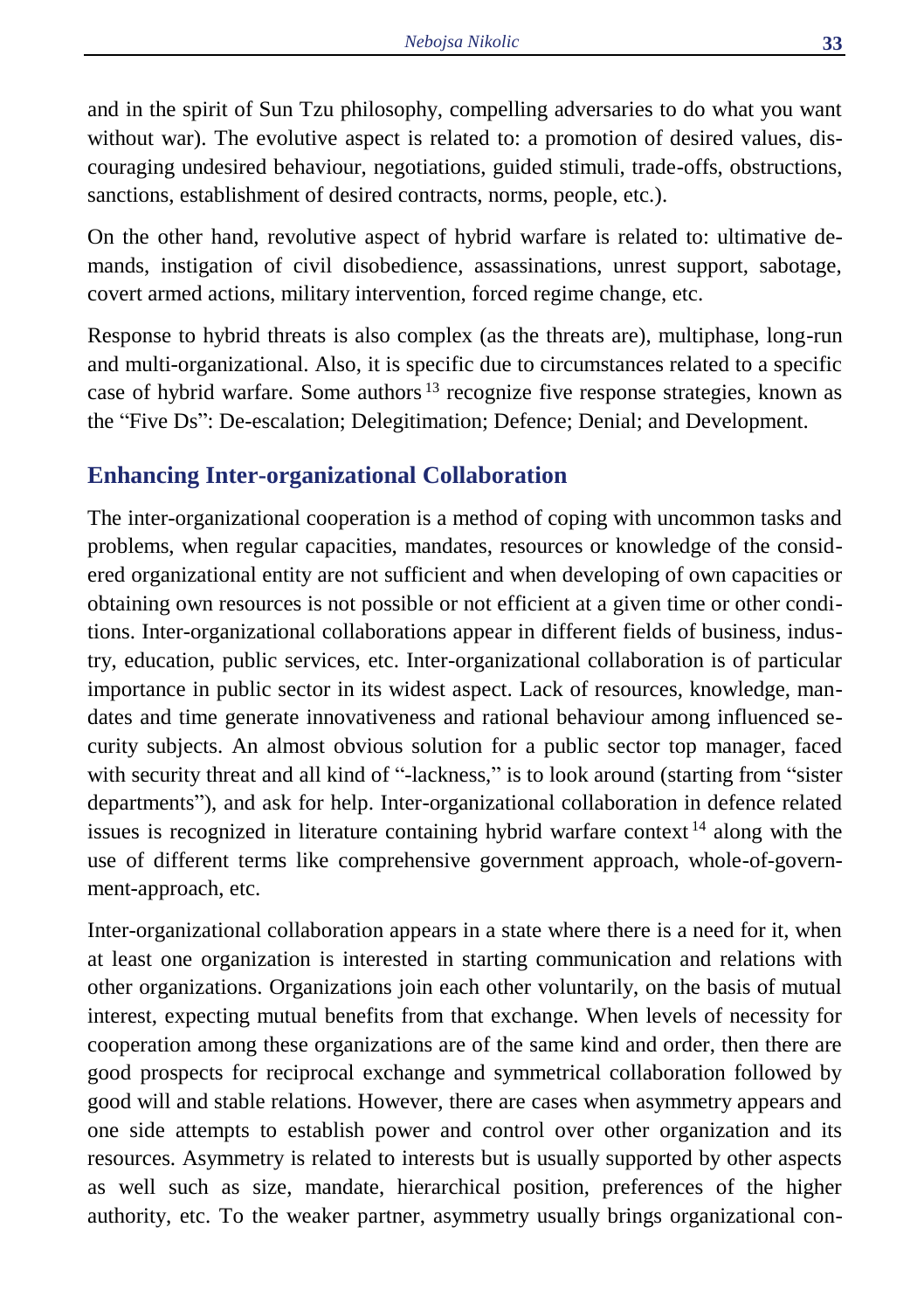cerns, a feeling of loss of autonomy, injustice, exploitation, manipulation, and at the end, erosion of capabilities and disappearing. By contrast, if the stronger partner in asymmetrical inter-organizational relations has good will and no hidden agenda, a smaller organization can gain disproportional benefit promotion.

Cooperative inter-organizational relations <sup>15</sup> assume a three-component cyclic process, composed of negotiations, commitments (formal and informal-psychological contracts) and executions, in parallel with constant assessments based on two main characteristics: efficiency and equity. The main point here is highlighting that interorganizational cooperation and relations in general are a process rather than a single step. Achieving a high quality of relations among different organizations is a longterm process that demands determination, perseverance, tolerance, flexibility, adaptability, patience, skilfulness, creativity, information awareness, empathy, etc. Once reaching a good level of inter-organizational relations, they have to be sustained and further developed in a longer period.

Inter-organizational groups are one of the possible modes of inter-organizational collaboration, which has been known in the Management Science for a long time.<sup>16</sup> Usually formed on a temporary basis, task-oriented, these groups are dedicated to realize inter-organizational cooperation in practice. Once formed and put in operation, those groups develop their own dynamic, structure and capacity to produce some results, as well as some specific internal problems and questions.

Considering issues related to hybrid warfare, it is very useful to use one specific and easy methodological concept from the field of organizational sciences. It is the socalled PESTLE method; the acronym stands for the following factors: P-political, Eeconomical, S-social, T-technological, L-legislative, and E-environmental. The idea of the PESTLE method application in reference with the phenomenon of hybrid warfare is to systematically analyse and develop all possible options of security threats, as well as to identify appropriate organizations, agencies or departments that are most suitable for developing inter-organizational cooperation. A number of influential factors from different domains (PESTLE) have made the situation much more complex in the context of hybrid warfare, due to mutual influences and interference of different issues of different origins. For example, a benign international agreement related to some environmental issues may be adopted thanks to lobbing, interest trading, political or personal pressure and blackmail, effective media campaign, data generated from extensive use of a cutting-edge technology, or factors from other domains. However, once adopted, such international environmental agreements may have strong influence on the national economy and, consequently, to the population and society. It may cause reduction of industrial production and loss of jobs, which may result in social unrest and political instability and prospects for regime change.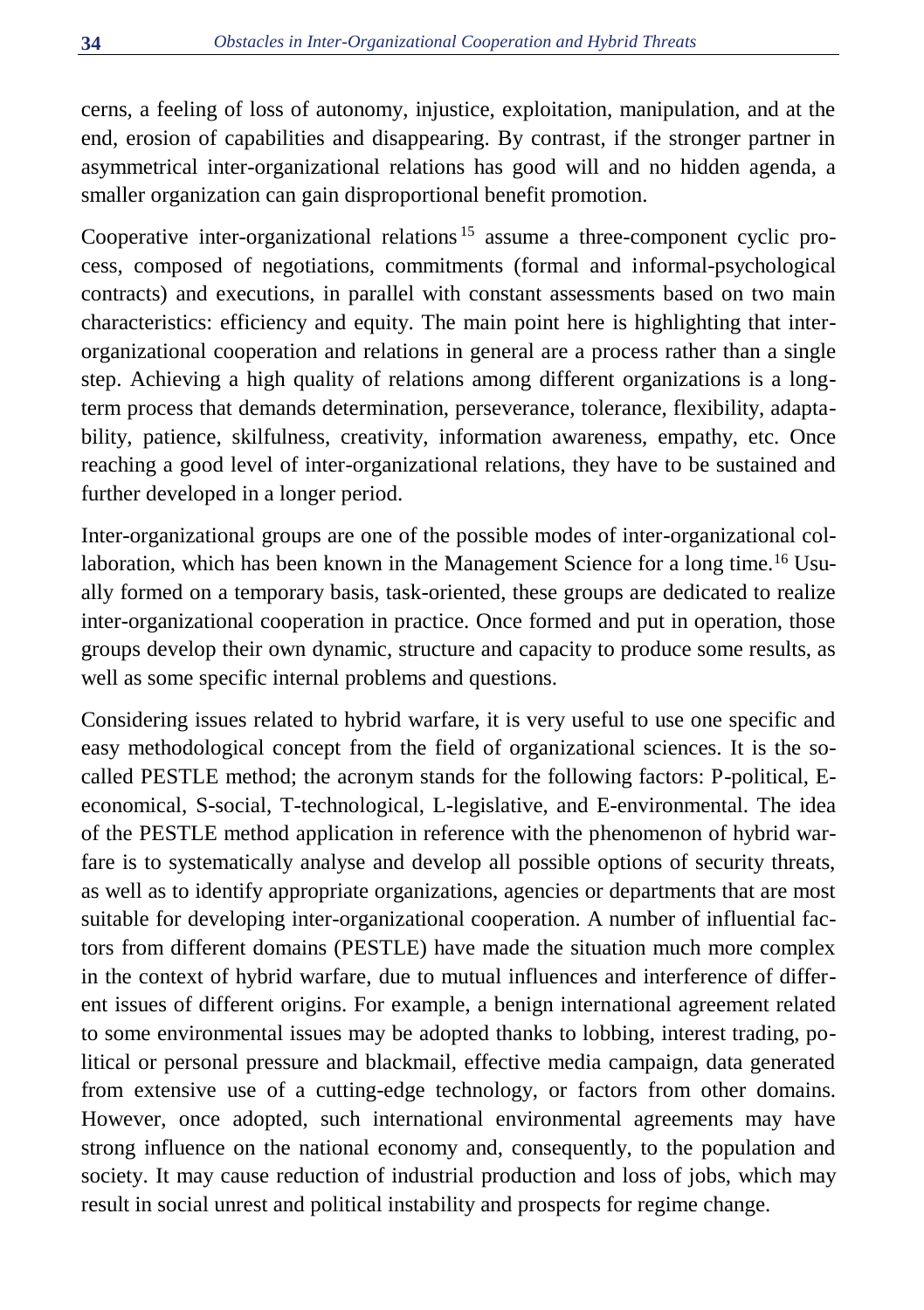## **From Blended to Compound Working Groups**

Blended working groups consist of representatives from different organizations or departments. They are a simple mixture of representatives and are more like a meeting group than a working entity. Almost all inter-organizational working groups are blended in the very beginning (at the first meeting), but after some initialization period they evolve (in case of normal cooperation and absence of obstruction among departments) toward a compound category. Compound working groups have closer and stronger internal relations, working schedule and dedication to common goals of the group (previously agreed among departments). Inter-departmental working groups, particularly those who come from the same branch (like some ministry) should be of compound category rather than only blended mixture of formal representatives.

Inter-Departmental Working Groups (IDWG) are one of the modes of interorganizational cooperation which have been frequently used in the defence and security sector. Inter-departmental working groups have some characteristics in common as follows:

- Team orientation. IDWG consists of more individuals that are expected to behave as team members. It is recommended that group decisions reach a consensus.
- Organizational heterogeneity. Members of IDWG come from different departments.
- Members of IDWG have variety of knowledge.
- Diversity in organizational cultures.
- Differences in administrative and working procedures and norms.
- Double loyalty. Members of IDWG are expected to be loyal to their new team-IDWG, however, they have to stay loyal to their original departments.
- Temporal framework. IDWG operates for a limited period, and after that is dismissed.
- Mandate issues (authorization for IDWG members to make decisions or to act; interference of duties and responsibilities).

On the basis of methodology for SWOT analysis (Strengths, Weaknesses, Opportunities, Threats) wider literature reviews and experience, findings could be extracted in the form of a SWOT scheme, shown in Table 1.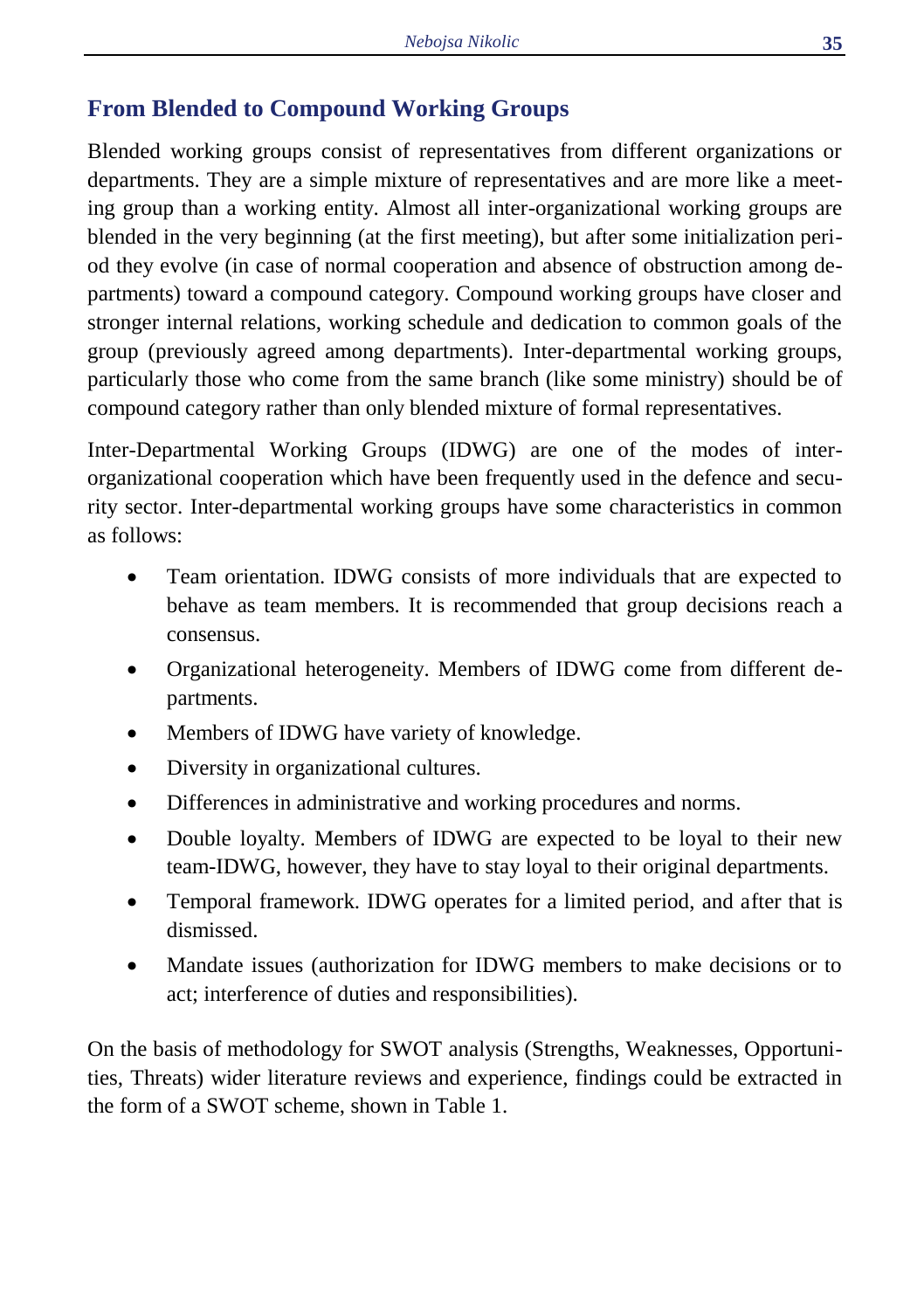#### **Table 1: Inter-departmental working group's SWOT table**.

| <b>STRENGTHS</b>                                                                                                                                                                                                                               | <b>WEAKNESS</b>                                                                                                                                                                                                                              |
|------------------------------------------------------------------------------------------------------------------------------------------------------------------------------------------------------------------------------------------------|----------------------------------------------------------------------------------------------------------------------------------------------------------------------------------------------------------------------------------------------|
| • Expanded information awareness<br>• Growth of importance by involvement of<br>different stakeholders<br>• More perspectives                                                                                                                  | • Additional duties<br>• Expanded administration<br>• Time consuming<br>• Violation of existing hierarchy                                                                                                                                    |
| • Equalizing of criteria and approaches<br>$\bullet$ Synergism<br>• Efficient use of resources<br>• Multidirectional (comprehensive) approach<br>• Adoption of final results                                                                   | • Duplication of responsibilities<br>• Clash of values and approaches<br>• Intra-group competition<br>• Inter-departmental competition<br>• Different interests<br>• Parochialism<br>• Different level of engagement                         |
| <b>OPORTUNITIES</b>                                                                                                                                                                                                                            | <b>THREATS</b>                                                                                                                                                                                                                               |
| • Key problems detection<br>• Use of advanced DM methods<br>• Mutual help<br>• Burden sharing<br>• Smart resourcing<br>• Consensus achieving<br>• Experience exchange<br>• Better prioritization<br>• Advanced readiness for future challenges | • Domination<br>$\bullet$ Sabotaging<br>• Deflection (Turning)<br>• Dissipation<br>• Deviation of priorities<br>$\bullet$ Conflicting<br>• MAO (Mutually assured obstruction)<br>• Interference<br>· Rambling, Fuzziness<br>$\bullet$ Fading |

## **Obstacles to cooperation**

Inter-organizational cooperation is not immune to some internal problems. It could be the case even in the military organization despite the fact that it is an example of a highly organized entity. Problems in inter-organizational relations, communications and cooperative activities may appear among different departments of the ministry, headquarter departments, different agencies or services.<sup>17</sup> Inter-organizational problems could arise due to many different reasons:

- organizational barriers;
- lack of information: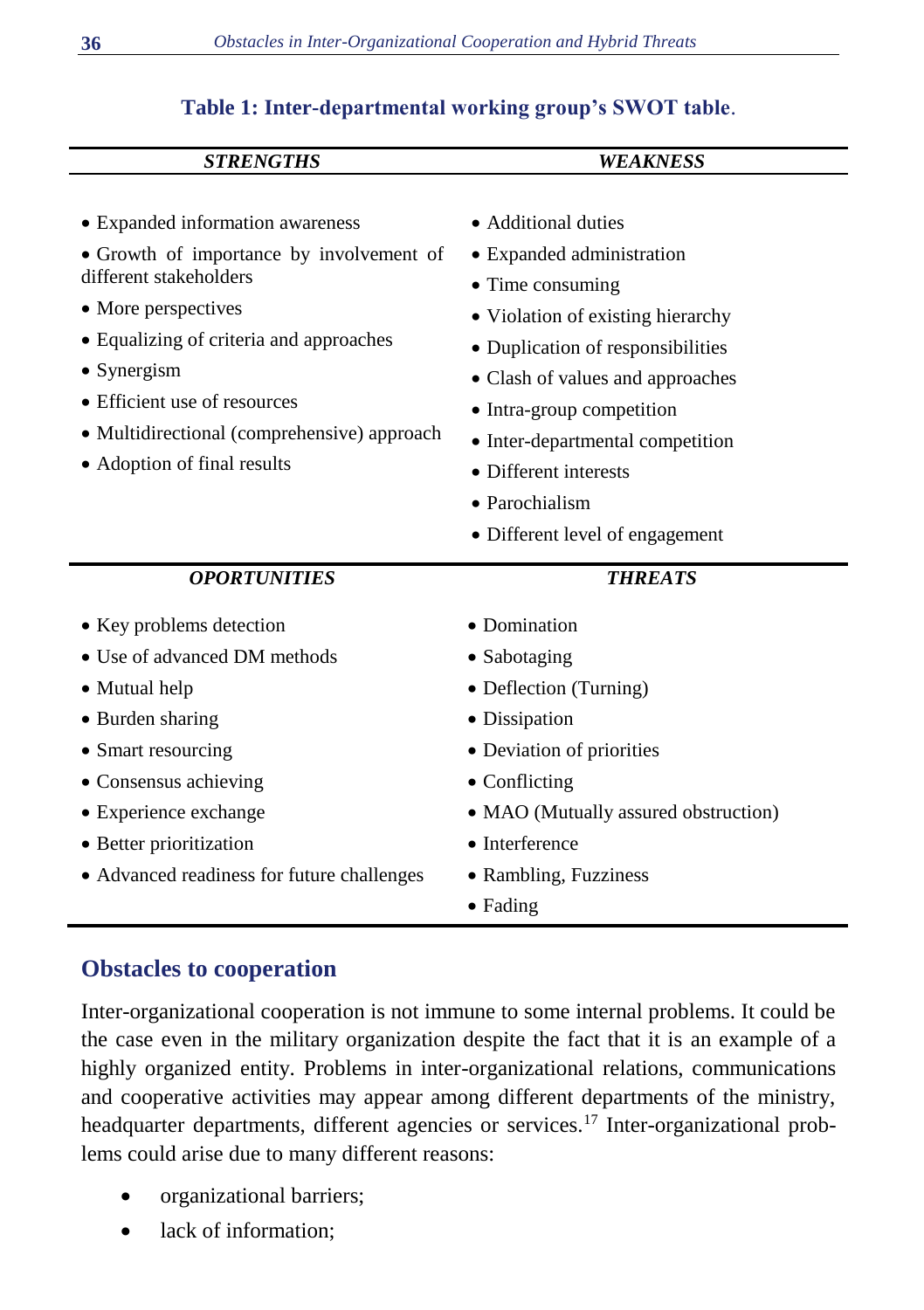- bad communication:
- poor organizational and working procedures;
- stereotypes;
- bureaucratic rivalries:
- differences in organizational cultures;
- overspecialization;
- extreme secrecy:
- corruption;
- lack of honour and ethics;
- lack of professionalism;
- weak competences;
- shortage of tolerance;
- parochial mentality and disagreements;
- top managers personal animosity;
- envy, etc.

It is a task for supreme managers, department chiefs and agency leaders to find, create and sustain, allow and enable channels for cooperation and make their organizations complementary to each other rather than rival and competitive. Some of the above obstacles could be resolved with tools and methods of organizational improvement, rearranging of business processes, improvement of communication skills, advanced training, etc. The phenomenon of interdepartmental, interagency, interorganizational work could be interpreted as a consequence of the weaknesses experienced by existing organizational entities that had to find a way to cope successfully with external threats. It is not only the case with public sector organizations, but also with players in the market economy, even taken at a global level. Some authors  $18$ point out that companies as well as states have to make a lot of efforts in finding and creating innovative organizational forms if they want to hold and advance their positions and wealth. Some of their findings <sup>19</sup> offer future organizational entities of the 21st century possible solutions that could be summarized as follows: Innovative Change; Collaboration; and Networking.

The need for Innovative Change comes from the stance that classical organizational designs will not be capable enough of dealing with contemporary challenges as well as opportunities, at least in regard to a desired efficiency and effectiveness, available resources and other limitations. There are a few terms that are well known in the context of military organizational changes: Transformation, Reform, Transition, etc. This time, however, the centre of gravity is the Innovative aspect of the organizational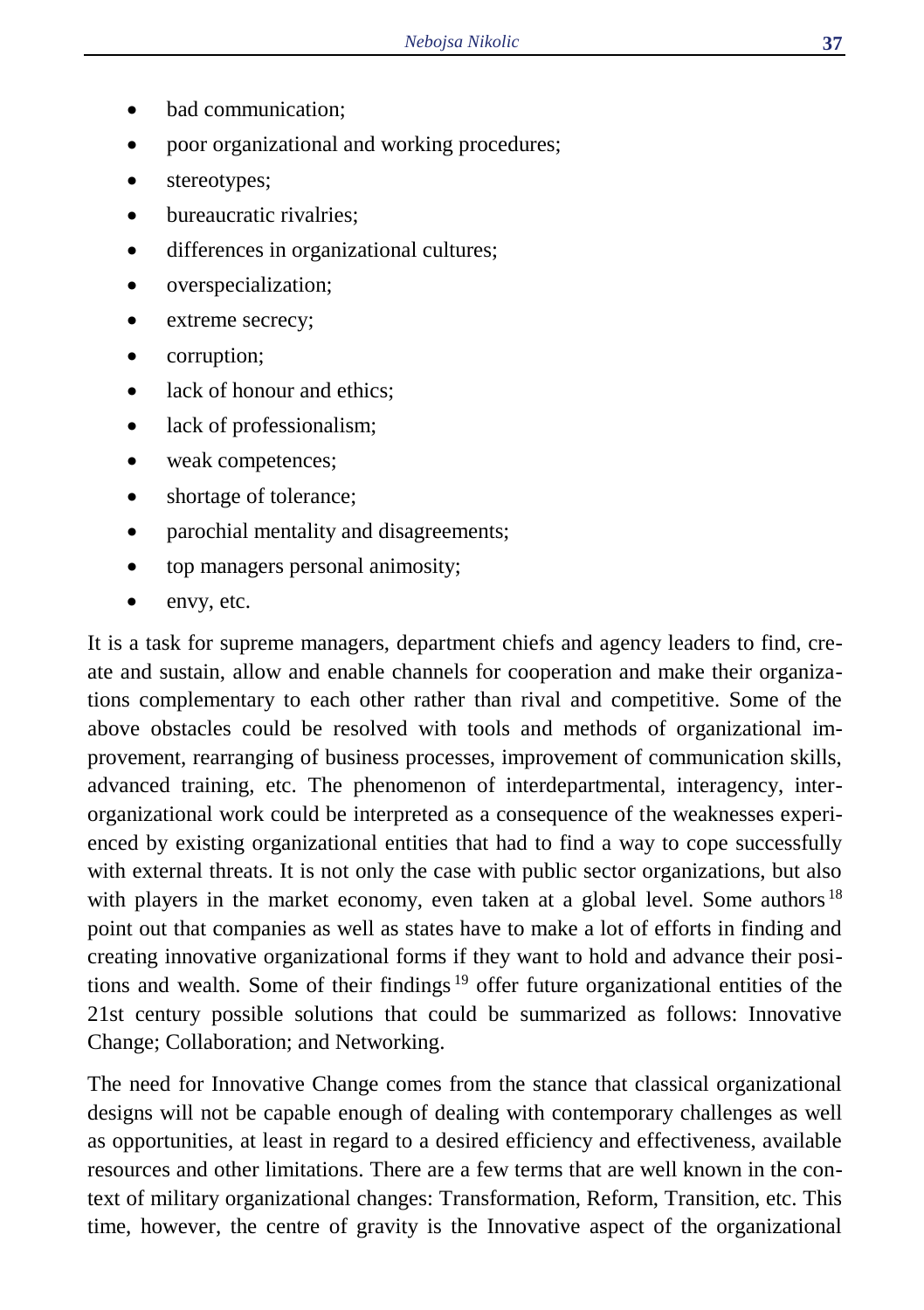transformations. The Collaboration principle implies that organizations have to establish, sustain and continuously develop their capabilities and procedures to secure effective mutual communication, coordination and cooperation. Organizational Networking is the next step towards qualitatively higher level of the collaboration. Organizations will have to permanently communicate (organizationally, technically, culturally) with a large number of other organizational entities of different kind, size, culture, interest, etc.

However, factors related to personal characteristics of the top managers (end of the list: envy, animosity, parochialism, intolerance, etc.) are not easy to change. Unfortunately, some factors usually may have a bad impact on groups. For example, corruption is usually accompanied by lack of professionalism, lack of competence and degenerated honour, lack of tolerance and abundance of parochialism, animosity, and envy.

Top leaders of these organizations have the greatest responsibility for achieving success in interdepartmental cooperation. Their behaviour, competences, management style, intellectual capacity and personal character may have a decisive influence on interdepartmental cooperation. Bad leadership behaviour is also known as destructive or toxic leadership, <sup>20</sup> and the following indicators of bad leadership may directly violate inter-organizational cooperation:

- poor organizational vision and professional awareness (lack of capacity to create good organizational vision, lack of fairness in differentiating and separating organizational goals from personal interest; inability to perform permanent professional observing, gathering, selection, and interpretation of appropriate information, relevant to the organization and its system environment);
- poor decision making (making decisions without enough information, inability to structure a problem, inability to perceive a possible set of options for resolving a problem situation development, inability to understand a longterm view; reluctance to involve advanced methods, tools and technologies; reluctance to change, to apply innovative thinking and multi-disciplinary approach; reluctance to delegate tasks to subordinates; propensity to takeover a prescribed piece of autonomy and rights of subordinate; affinity to seclude into their own backyard and parochialism; affinity to hide behind higher authorities and secrecy, etc.);
- ineffective communication, negotiation, coordination, management and leading (lack of skills, qualifications and professional experience; inability to deal with new technology and change; over-control and micro-manage; inability to motivate subordinates; inability to lead through personal example;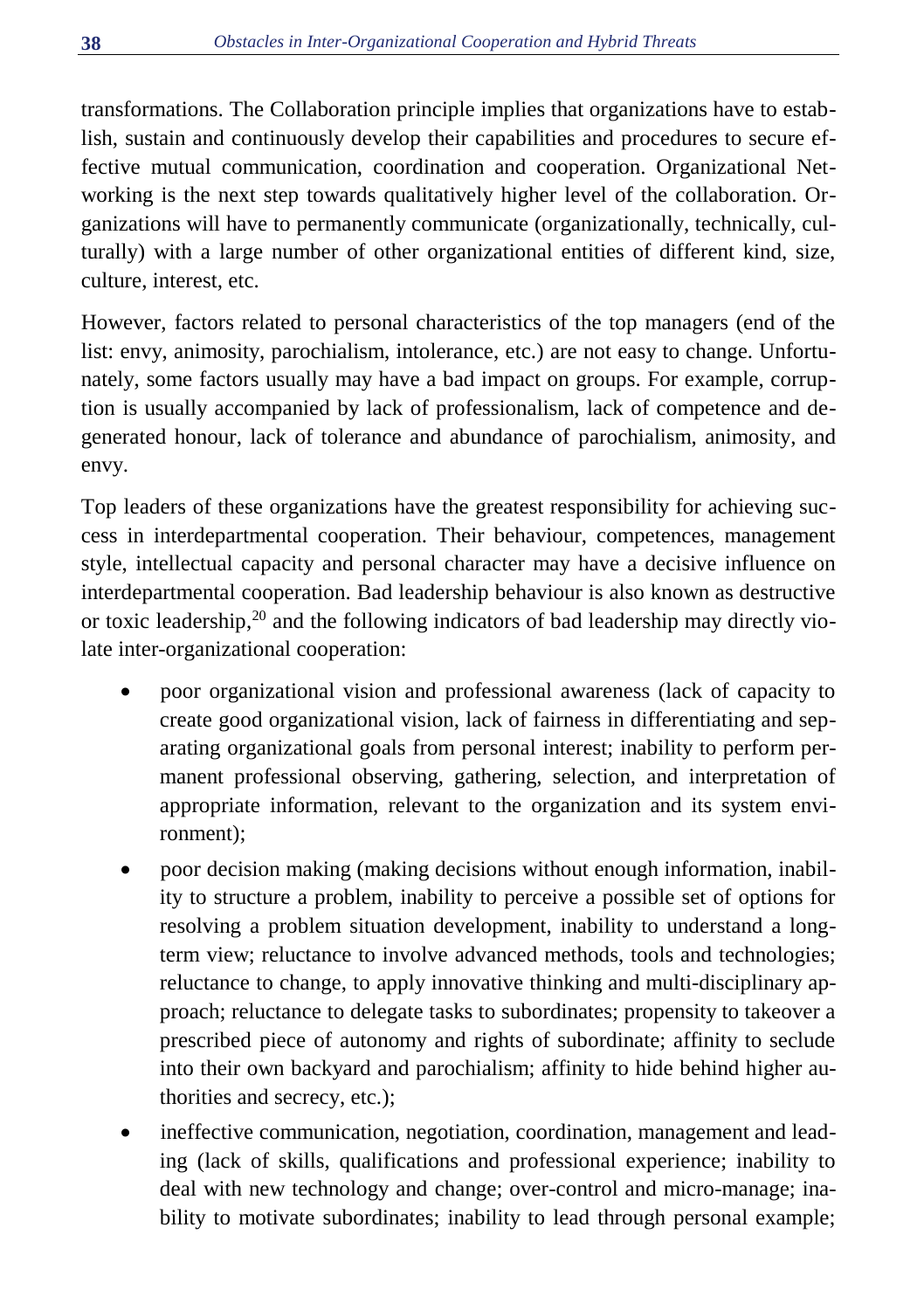favoritism; double-standards; tribalism; parochialism; depreciation; envy; poltroonery, etc.).

It is not possible to have any kind of inter-organizational cooperation without at least a formal consent of the chiefs of the organizations at stake. Top managers' strong will and readiness for enabling and stimulating collaboration are irreplaceable.

Problems in cooperation may arise even in cases of cooperation among similar entities (armed forces, police, and security agencies) due to differences in internal organizational issues (working procedures, rules, organizational culture, etc.). There is enough space and need for development and elaborating procedures for cooperation and experience exchange. For example, in a research<sup>21</sup> it has been explained in detail the close cooperation in the field between military and other organizations responsible for securing a high-level international political meeting (such events could pose a threat to the highest political leadership and present a potential security violation aim, which is certainly a form of hybrid threat). In the mentioned research it was found out that forms of similar inter-organizational and task-based temporary cooperation could be seen in the future as almost a normal mode of interagency cooperative engagement.

#### **Conclusions**

The crisis in Ukraine and the civil war in Syria are regarded in literature as up-to-date examples of hybrid warfare. Following the concept of hybrid warfare and some of the definitions of the hybrid warfare, the list can be expanded to Libya, Georgia, Iraq, former Yugoslavia, etc. Not to miss the newest case of July 2016, the *Cu d'État* attempt in Turkey which has become a contemporary prime challenge for research communities. In most cases, there is a mixture of external threats (political, economic, military), arranged and applied in a longer period against mentioned states in parallel with a combination of internal antagonisms (social, economic, religious, political, tribal, national, etc.) that are additionally stimulated by different factors (either internal or external) in order to bring those states and societies at the point of open escalation, violence and conflicts. However, the situation of "controlled chaos" has a tendency to develop itself into uncontrollable chaos producing many undesired effects, additional engagements and costs, which usually lead to enduring or at least longrange crises.

The destructive potential, that lies in all possible diverse forms and activities of hybrid warfare, makes single organizations or agencies quite inferior, and thus forces "sole players" to collaborate with others on a permanent basis. Almost all contemporary conflicts that are described as hybrid demand complex respond, which is possible only through engagement of capabilities, resources, mandate and knowledge of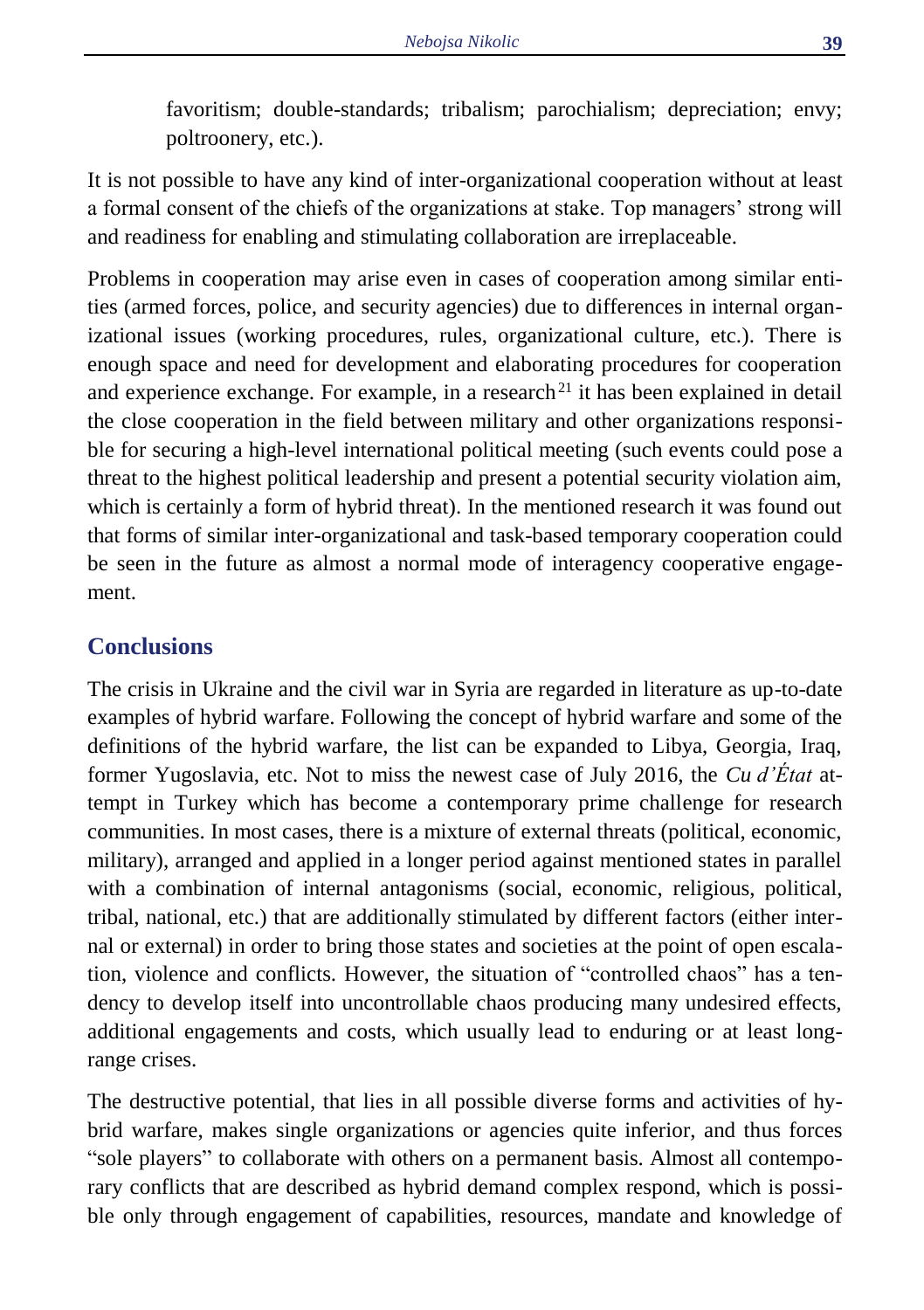many different organizations, departments and agencies at national level and international level as well.

The phenomenon of interdepartmental, interagency, inter-organizational work could be interpreted as a consequence of the weaknesses experienced by existing organizational entities that had to find a way to cope successfully with external threats. The future of the 21<sup>st</sup> century organizational entities could be summarized in the following way: situational awareness about external factors, agility and resilience, innovative change (military transformations, reforms, transitions, etc.) towards organizational self-improvements; collaborative behaviour, and networking. Inter-organizational cooperation is an adequate, and perhaps the best, response of society and nation states towards hybrid threats and hybrid warfare. At the same time, inter-organizational cooperation on defence and security issues is a complex challenge for practitioners and researchers, given the long list of numerous potential obstacles.

## **Notes**

- <sup>1</sup> John Arquilla and David Ronfeldt, *Swarming and the Future of Conflict* (Santa Monica, CA: RAND Corporation, National Defense Research Institute, 1999).
- <sup>2</sup> Antoine Bousquet, *The Scientific Way of Warfare* (New York: Columbia University Press, 2009).
- <sup>3</sup> Frank Hoffman, "Conflicts in the 21st Century: The Rise of Hybrid Wars," Potomac Institute for Policy Studies, Arlington, Virginia, December 2007.
- <sup>4</sup> Hoffman, "Conflicts in the 21st Century: The Rise of Hybrid Wars."
- <sup>5</sup> Robert Walker, *Spec Fi: The United States Marine Corps and Special Operations*, Master of Science Thesis (Monterey, CA: Naval Postgraduate School, December 1998).
- <sup>6</sup> Walker, *Spec Fi: The United States Marine Corps and Special Operations*.
- <sup>7</sup> Davi M. D'Agostino, *Hybrid Warfare*, Report GAO-10-1036R (Washington, D.C.: Government Accountability office, September 2010).
- <sup>8</sup> Anthony Cordesman, *Lessons of the 2006 Israeli-Hezbollah War* (Washington, D.C.: Center for Strategic and International Studies, 2007).
- <sup>9</sup> Merle Maigre, "Nothing New in Hybrid Warfare: The Estonian Experience and Recommendations for NATO," *Policy Brief. Foreign Policy Program.* (GMF – The German Marshall Fund, February 2015).
- <sup>10</sup>Michael Miller, *Hybrid Warfare: Preparing for Future Conflict* (Maxwell Air Force Base, AL: Air War College, February 2015).
- <sup>11</sup> Andrew Korvbko, *Hybrid Wars: The Indirect Adaptive Approach to Regime Change* (Moscow: Institute for Strategic Studies and Predictions, 2015).
- <sup>12</sup> Korybko, *Hybrid Wars: The Indirect Adaptive Approach to Regime Change*.
- <sup>13</sup> Matthew Rhodes and Ruta Buneviciute, "Baltic and Central European Security After the Ukraine Crisis," *Security Insights* 11 (March 2015), accessed April 4, 2018, http://www.marshallcenter.org/mcpublicweb/en/nav-fix-sec-insights/2184-art-pubs-secinsights-11-full-en.html.